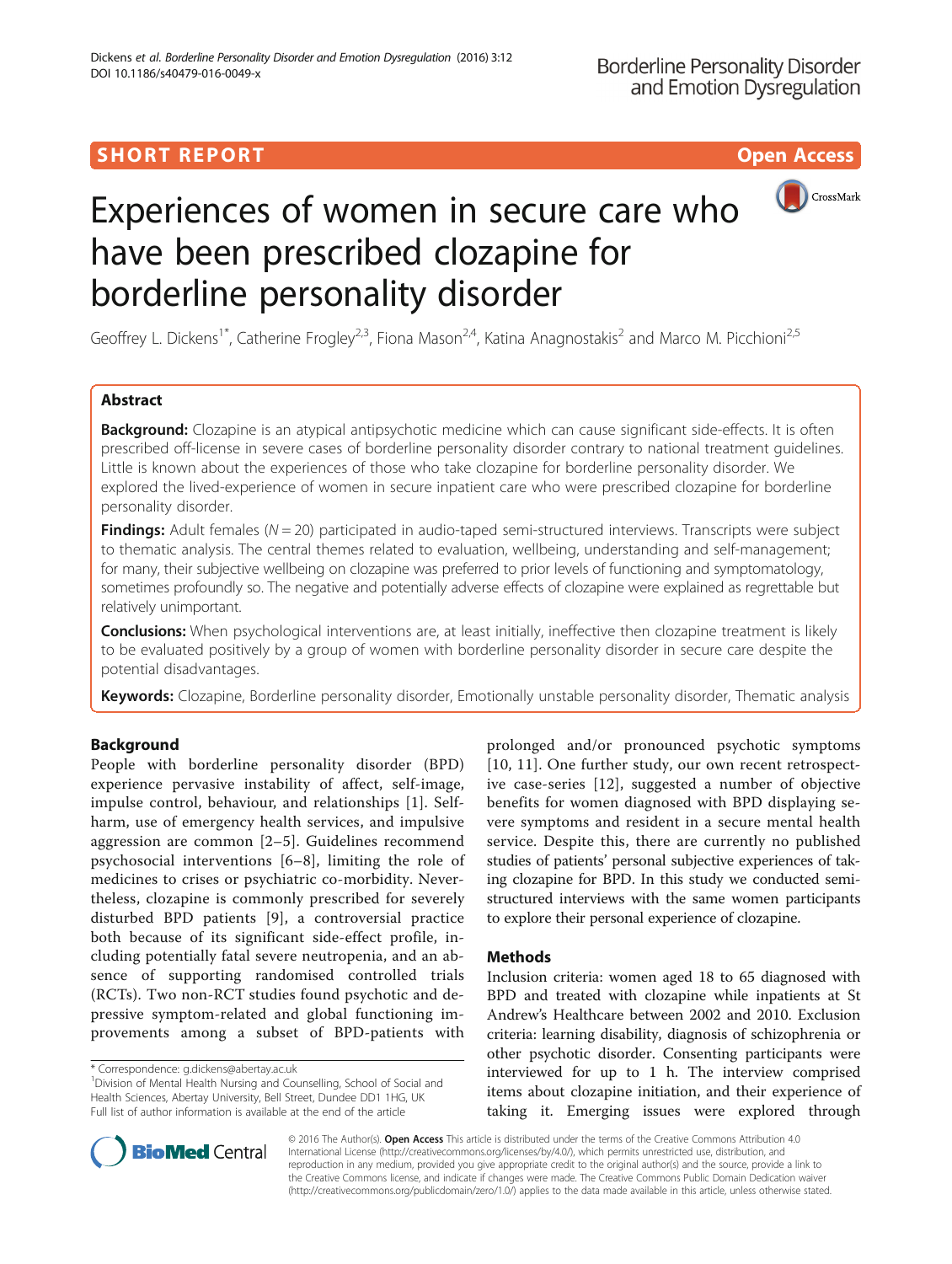unscripted prompts and cues. Interviews were audiorecorded, transcribed and subjected to a six stage thematic analysis [[13\]](#page-3-0): i) transcripts were read repeatedly; ii) independent open coding of narrative data; iii) codes were compared, discussed, and, where necessary, amalgamated or split; iv) segments with similar codes were mapped; v) segments were linked hierarchically into sub-themes and combined into themes; vi) further recoding following review and discussion by the research team to ensure congruence between the presented extracts and each theme. Our guiding approach was essentialist-realist since we assumed that what participants told us reflected the reality as they saw it.

#### Results

Thirty women were eligible and 20 agreed to participate (response rate 67 %). Mean age of participants at clozapine initiation was  $27.8$  years  $(SD = 7.8)$ ; mean time on clozapine was 26.5 months  $(SD = 23.0)$ ; 15 (75.0 %) patients were detained under forensic commitment at initiation and 5 (25.0 %) under civil commitment; almost all  $(n = 18, 90.0 %)$  had a history of previous admissions to secure services; all had received other antipsychotics prior to clozapine (Mode = 3; range 1 to 6). Analysis revealed four themes.

#### Evaluation

Participants described an active personal evaluation of clozapine's effects, expressed as a perceived benefit-loss trade-off. Benefits seemed profound but were not always articulated precisely:

"It's just hard to explain the difference, because a lot of people have noticed the difference with me since I've been on it [clozapine], but it's hard to explain what it feels like inside" (P15)

"I wish it had been around years ago. Literally, you know. It's been really, really good, it's been a really positive experience." (P8)

## "… it closed my emotions off. It closed me off… I literally closed down. I can't feel anything. I'm more like a robot not a woman." (P20)

Most women mentioned significant side-effects, notably hypersalivation ( $n = 11$  at 6 month follow-up). In addition, there was a mean weight gain of 7.8 Kg at 6 month follow-up. However, side effect importance appeared comparatively low within an overall positive evaluation of clozapine.

"In the beginning I was very tired… but I've managed to pull myself out of that… which comes to the second point, which is becoming overweight. But I have had

weight problems before I went on to clozapine, so it's not solely dependent on clozapine. The clozapine hasn't helped my weight at all. But I think it, erm, if it's managed properly, I think you can control your weight with clozapine, you know, maybe some exercise" (P8)

"The weight gain well I deal with that my way, that's just an ongoing thing. I do things about that so it's alright; it's not the end of the world is it?" (P20) Some participants drew positive comparisons between clozapine and other antipsychotics they had experienced, all in clozapine's favour.

"I was taking 40 [mg] olanzapine a day… I was still struggling, I was still crying, still doing risk behaviours and everything. Since I got put on clozapine I've built it up slowly and I haven't done anything since. I've tried loads of drugs, loads and loads of different ones but clozapine is best out of all of them" (P18)

#### Wellbeing

Almost all (19/20) participants reported tangible benefits from taking prescribed clozapine including cognitive and affective changes:

"I'm not in turmoil anymore. I just see it as what will be will be and I am who I am…I deal with things a lot better, it doesn't raise so many issues… I suppose my impulse control has gone down, my impulses have gone down" (P16)

## "I used to be like… climbing up the ceiling and then dropping really flat. That hasn't happened since the clozapine" (P19)

Spontaneous comments of behavioural and social improvement were made by a substantial proportion of participants including reduced impulsivity and aggression/self-harm, and improved relationships. Where clozapine had commenced then stopped participants noted that the gains made were subsequently lost. One woman said that clozapine had negatively affected her impulsivity and interpersonal relationships. Some described becoming 'normal' while others described something more profound:

"I've always called it the magic pill because other medications have made me better…but they masked my illness. But with clozapine it's not that it makes me better, it completely turns me into a normal person. It's not masking something it takes it away" (P2)

"it's given me freedom of thought, speech…it's made me well…made me happy. It's made me someone that I've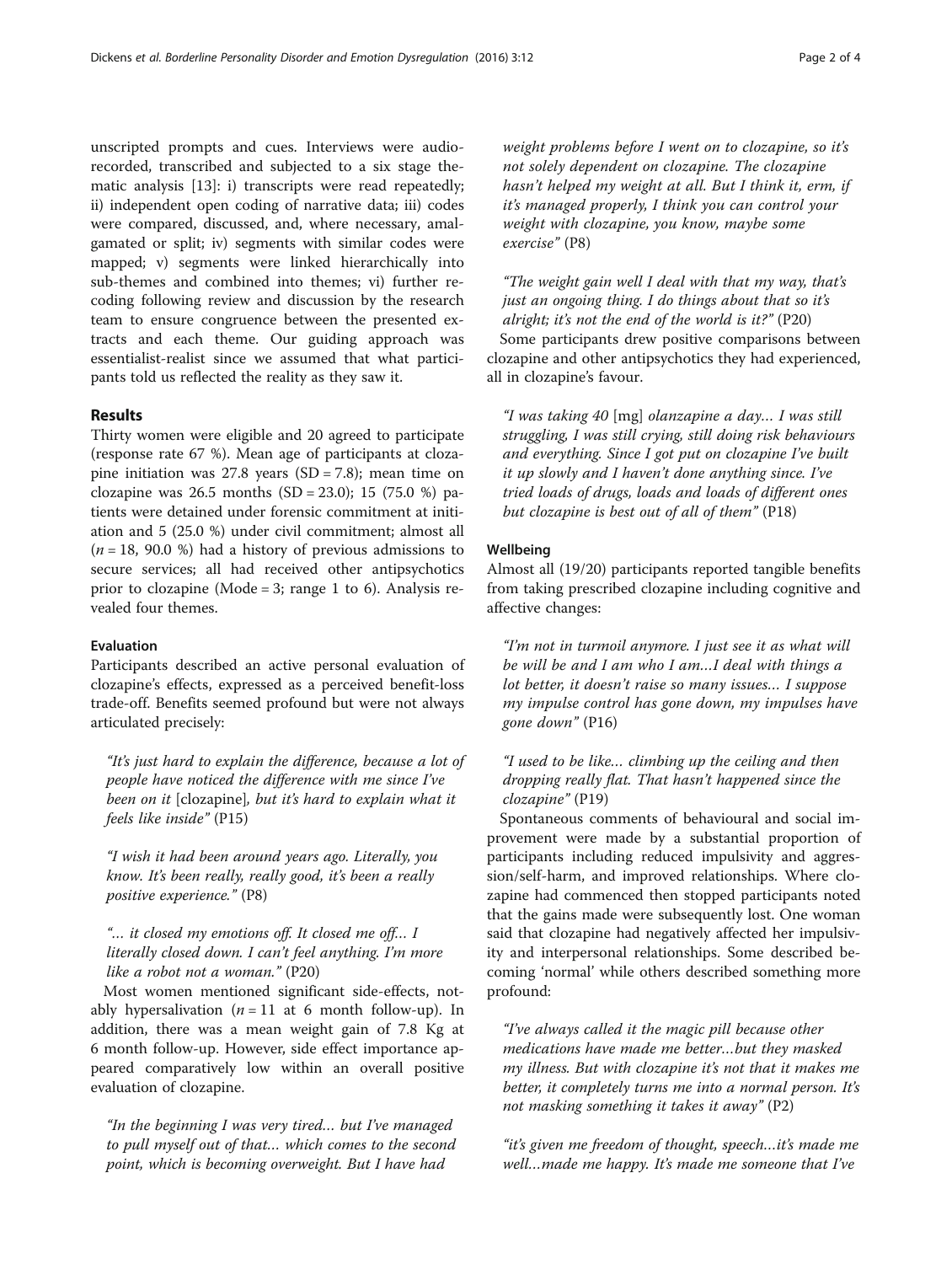never been able to be before. I couldn't hold a conversation like this years ago, I would have just been rude, obnoxious, scared…paranoid, self-harming every day, just like a shell of a person" (P6)

#### Understanding

This theme encompassed women's expressed understanding of BPD within a medical framework:

"Although we get the depressive thoughts, it isn't actually clinical depression so for Borderlines [sic] it [anti-depressant medication] doesn't work. So yeah, all the other medication I've been on obviously hasn't helped me but in the last 18 months clozapine has really helped me" (P7)

Participant 3 understood her behaviour, which she described as "aggressive and lashing out" prior to clozapine initiation in illness-defined terms:

"Because I was really poorly. I had really poor behaviour, but not just because I wanted to be, but because I couldn't be anything else"

Some also understood the effects of clozapine through observation of fellow patients:

"I asked to be put on it. Because I saw what it was like when the other girls here took it. I just said I wanted to go on it because it helps the other girls" (P5)

Participants sometimes came to new understanding of the change attributed to clozapine from feedback from others:

"One poor nurse, I don't remember but I was told afterwards, she said she was scared of me. You don't realise how you were before you are put on clozapine" (P9)

### Self-management

Central to self-management was the relationship with the prescribing psychiatrist who had recommended the medicine.

"We sat down and they talked to me about my illness, which is Post Traumatic Stress Disorder and Borderline Personality Disorder, and that this medication worked really well in people with my condition, and that they had been using it for a while and that it's been really good and they wanted to try me on it" (P2)

For some clozapine was viewed as the primary method by which they would continue to manage their BPD, while some expressed that clozapine facilitated other aspects of their care and treatment:

"I wouldn't ever stop taking it, put it that way. It's annoying but I would never stop taking it" (P19)

"I'm really stable and I've started applying the skills that we learn in DBT. If at times I get upset about anything or whatever, I can quickly bring myself back to, you know, dealing with things appropriately, rather than going completely off the rails… And I feel like I can feel the emotions that I feel but with the clozapine it helps me to do it in a more balanced way" (P14)

## **Discussion**

The largely positive results are consistent with our recent study [\[10\]](#page-3-0) and other non-RCT evidence [\[10](#page-3-0), [11, 14](#page-3-0)]. They challenge a universal pharmacology-free BPD-recovery paradigm. Nevertheless, the congruence was unexpected since clozapine's side-effect profile is so marked. Even serious disadvantages were described matter-of-factly, and the risks considered tolerable. Only psychosocial approaches are recommended for BPD. However, some people experience Dialectical Behaviour Therapy as too focused on self-harm, and less helpful for selfconfidence, emotions and relatonships [[15](#page-3-0)], the areas that women in this study reported the most progress on. In the absence of an RCT, many practitioners already prescribe clozapine for BPD off-licence [\[9](#page-3-0)]. Their practice is increasingly evidence-based and, most importantly, valued by many patients. The results are also consistent with data that non-BPD patients prescribed antipsychotics are quick and decisive in their judgement of them as 'good' or 'bad' [\[16](#page-3-0)]. To reduce reporting bias, interviews were conducted by an assistant psychologist who had no clinical role with the participants. The interview style encouraged reporting of all experiences, while confidentiality and anonymity were assured. We invited all eligible patients who had received clozapine for BPD to take part. It is possible that the one third who declined were less satisfied, though that does not negate the experiences of the other participants. The sample included many detained women with very complex needs. Clinicians should communicate clearly with BPD-diagnosed patients about clozapine treatment. People with BPD seem to be generally dissatisfied with medication-oriented approaches [[16\]](#page-3-0). However, it is premature to generalise findings from medicines in general to clozapine in particular. Participants were sanguine about their experience: this suggests that good communication with BPD patients around the reasons for prescribing clozapine is essential. Development in the US of a shared risk evaluation and mitigation strategy (REMS) called the